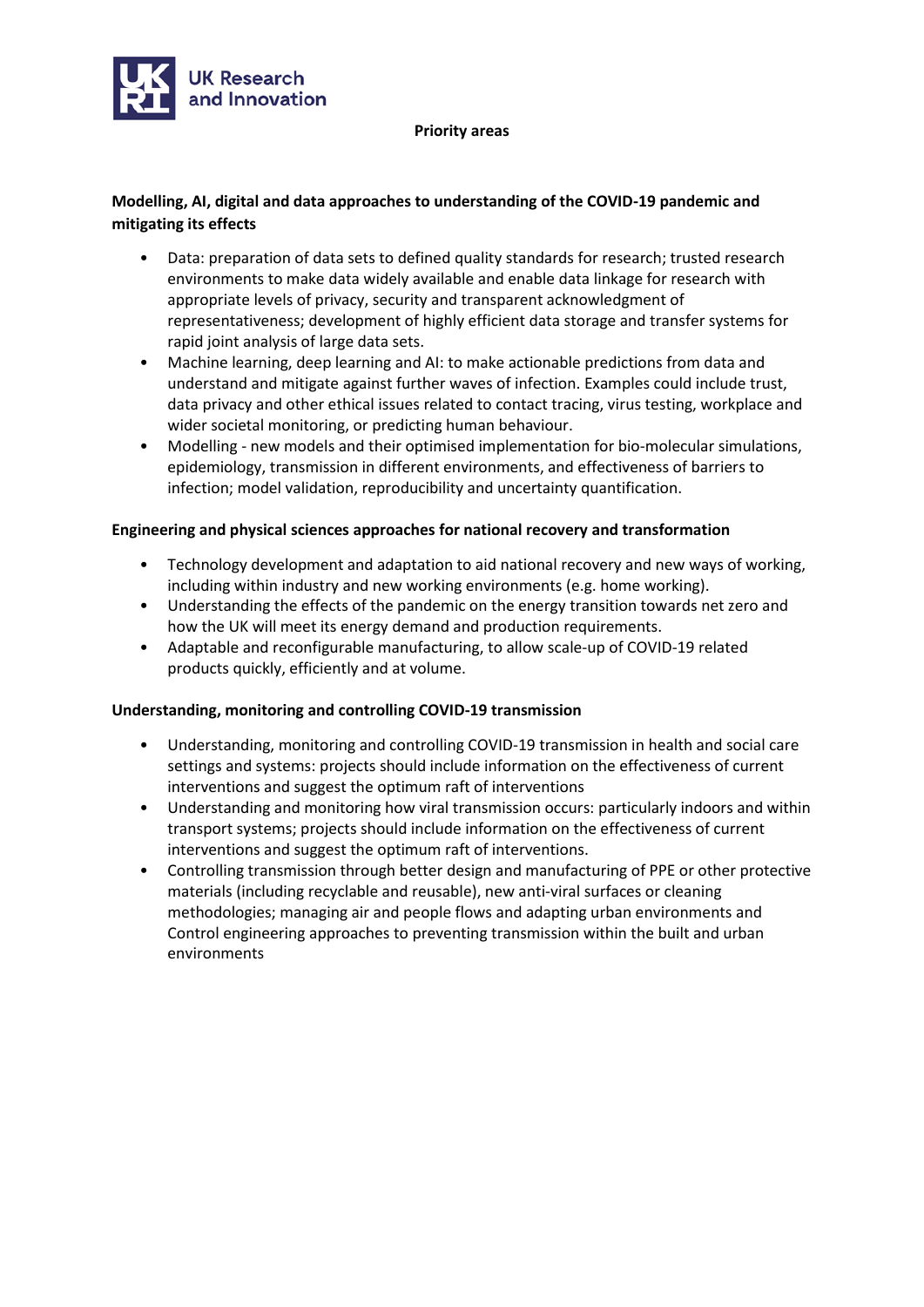

## **Diagnostics**

- Adaption of existing medical imaging and diagnostic tools to support the robust and sensitive detection of COVID-19 via rapid analysis
- Engineering and physical sciences approaches to develop new diagnostic tools for the rapid identification of COVID-19 from human and environmental samples

### **Mechanistic studies of the disease and its sequela**

• Virology, immunity and pathophysiology: research focused on defining critical biological/pathological drivers of infection and disease. This includes understanding viral genotype/phenotype relationships including host tropism and pathology, with a need for an integrated and coordinated approach for animals and humans. Studies should ensure they include relevant links to epidemiology or clinical expertise and where appropriate the established large-scale studies and consortia in this area.

#### **Epidemiology**

- Transmission Research that will enable better understanding of the nature of transmission of and exposure to the virus, including quantifying the infectious dose, understanding the relationship between viral RNA and the amount of infectious virus, duration of viral shedding, transmission from asymptomatic cases and children, and understanding the role of aerosols, surfaces, buildings and their features.
- Settings: community epidemiology in non-health or social care settings, including universities, breeding facilities and meat production facilities
- Disease susceptibility and severity: Characterization of the spectrum of disease manifestations, both acute and longer term, in community cases, including potential contribution of pre-existing immunity, viral load, kinetics and genotype, sites of infection and associated immunopathology, variability in immune responses, collateral tissue damage, and associated factors (demographics, etc.).

#### **Intervention development and early evaluation, including experimental medicine studies**

- Diagnostics: development of strategic frameworks to prioritise technological solutions.
- Primary, adjunctive and supportive therapies: development and evaluation, including experimental medicine studies, of the effect of primary, adjunctive and supportive interventions and therapies, including immune modulators. Collaboration with industrial partners is encouraged.

#### **Policy and behavioural change**

- What behaviours exacerbate transmission (including transmission within buildings/design of buildings – offices, households and care settings) and what behavioural responses are most effective – singly and in combination – at reducing infection in different risk environments (work in this area should include consideration of viral load)?
- What are the most effective communication and intervention strategies with regard to public health messaging (including how messages are best conveyed to different groups) so as to achieve sustainable and high levels of public trust and population wide behaviour change to control the spread of COVID-19. This could include international comparative work and learning from other crises.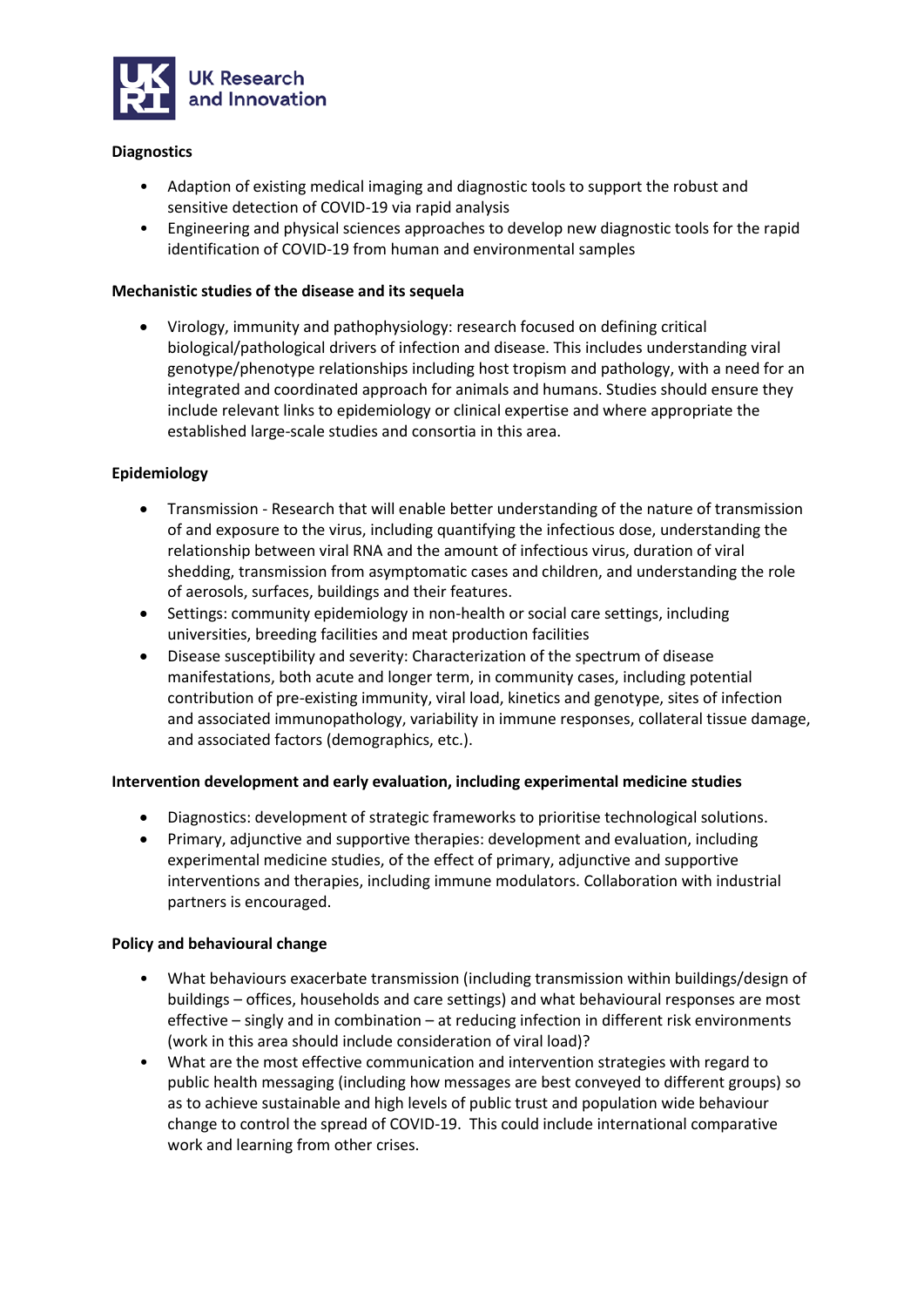

#### **Economic impacts and micro-, macro- and fiscal economic policy**

- Identifying policies which will be effective in restarting the economy and encouraging recovery and long-term renewal (including macroeconomic policies and green recovery opportunities).
- How to limit the 'scarring' effects of the pandemic, and its damage to human, natural, physical and social capital (including vulnerable groups and across the regions and nations of the UK), and how economic analysis and policy can ensure improved future outcomes.
- What impact has the pandemic already had on: different parts of the UK; different organisations and sectors including specific types of organisations such as SMEs (including work at the firm/sector level); work patterns, the make-up of the workforce, current and future demand for jobs, skills; inter-sectoral flows and supply chains; and economic assets (such as office space and transport infrastructure)? What future impacts are anticipated, and what are the appropriate policy responses? What are the effects of the regional variation in the 'second wave' and how can the risks to different parts of the UK be mitigated?

## **Social impact upon vulnerable groups and regions**

- Research on the uneven epidemiological, economic, psychological and social impacts of the pandemic across society, with a focus on identifying those most at risk and how they can best be supported. Applications should address broad groups of people with an eye to how findings will scale and avoid being too specific or niche in their approach. Particular gaps are noted in relation to secondary education, university students and the prison population.
- Research on communities and how they help support vulnerable people, families and groups. This includes research to understand how civil society, the voluntary sector and faith groups have acted and how their actions have influenced community resilience.

#### **Animal-human interface**

- Understanding the dynamics of infection in animals, including interspecies and intraspecies virus transmission. This will require research into the modalities of transmission between animals, and from animals to humans, including how the virus may survive in the environment (e.g. on coats/fur/bedding) to sustain transmission in domestic or husbandry environments, and including understanding the role of animals as fomites
- Systematic monitoring and surveillance in animals: SARS-CoV-2 can infect a variety of mammalian species including cats, dogs, tigers, mink, ferrets, hamsters and non-human primates and evidence suggests that the host range may be even broader. Research to understand the frequency and extent of animal infections, and the environments where they occur, will be essential.
- Understanding dynamics of one health interventions and identifying opportunities and gaps. Studies might include understanding the role of the outbreak in driving people to other protein sources. Dynamics at wet markets, farms, in wildlife trade etc., also need to be understood and navigated.
- Where appropriate integrated, coordinated and consortium type approach is encouraged and ensuring linkages to existing large-scale studies.